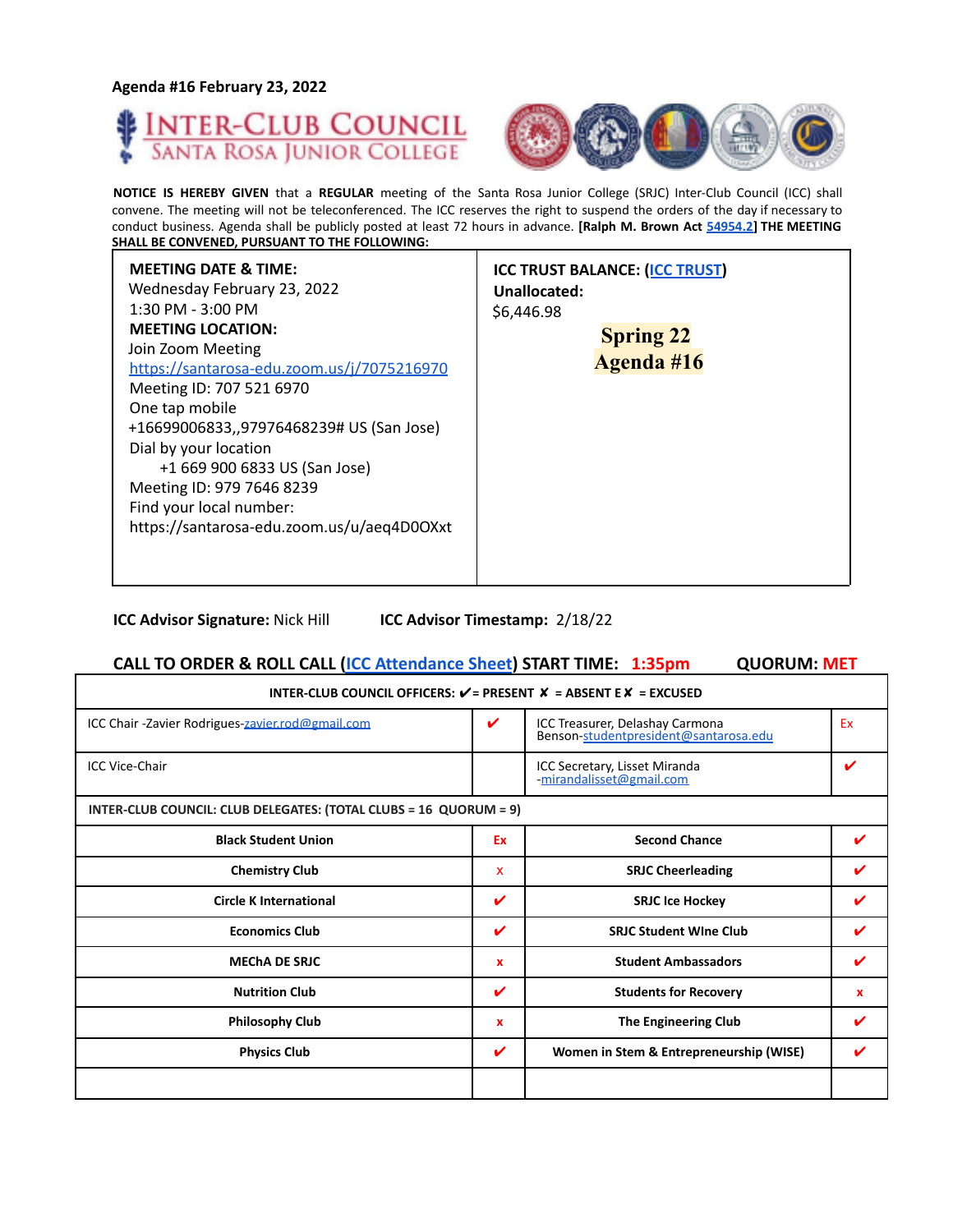| AD HOC CLUBS: NO DELEGATES: (TOTAL AD HOC CLUBS = DOES NOT AFFECT QUORUM) |                        |  |
|---------------------------------------------------------------------------|------------------------|--|
| <b>Student Nurses Association</b>                                         | <b>SRJC Water Polo</b> |  |
| Intervarsity                                                              | <b>Biology Club</b>    |  |
|                                                                           |                        |  |
|                                                                           |                        |  |

**1. APPROVAL OF:** *The Inter-Club Council (ICC) shall review the current Agenda and the documented record of the previous meeting (known as 'Minutes') - making corrections as needed. Any changes to the Agenda will be noted in this section.*

**1.1.** CURRENT MEETING AGENDA:

**MOTION: Student Ambassadors SECOND: Nutrition OUTCOME: Approved LEAD: Zavier Rodrigues**

# **1.2.** PAST MEETING MINUTES: **[Meeting](https://docs.google.com/document/u/0/d/1knc_cJgehaSDAAPznnVJLdF-a4LEZczumaSkYLhof9k/edit) #15 Minutes MOTION: Student Ambassadors SECOND: Nutrition OUTCOME: Approved LEAD: Zavier Rodrigues**

**2. PUBLIC COMMENTS (3 minutes per speaker, 15 minutes per topic)** Link to a timer *Members of the* Public may address the ICC. Those who wish to speak are asked to, but are not required to, provide the ICC *Secretary with their name and contact information to be noted in the minutes. Clarifying questions and comments may be entertained. The ICC may restrict Public Comment to only speakers who wish to comment on items on the Agenda.*

*[Ralph M. Brown Act (California Government Code §54950-54963, specifically §54954.3]*

#### **3. CLUB ACTIVATION & ICC MEMBERSHIP (APPOINTMENTS / REMOVALS / CORRECTIONS)**

The ICC is tasked with the responsibility to determine which district organizations are and are not clubs. At this time, the ICC may choose to 1. Recognize and Activate new clubs to the College, adding to the ICC *Membership 2. Inactivate Clubs from the College, removing from the ICC Membership 3. Appoint or* Remove ICC Executive Officers 4. Make Corrections to Club Names 5. Merge Clubs, or 6. Change the Type of *Club.*

## **3.1.** APPROVAL OF THE ABOVE CLUB ACTIVATION & ICC MEMBERSHIP CHANGES: **MOTION: Nutrition SECOND: Circle K OUTCOME: Approved LEAD: Zavier Rodrigues**

| <b>Name of Club seeking Activation</b> | Name of Club Delegate (ICC Member) |
|----------------------------------------|------------------------------------|
| <b>SRJC Women's Wrestling</b>          | <del>Bella Devoto</del>            |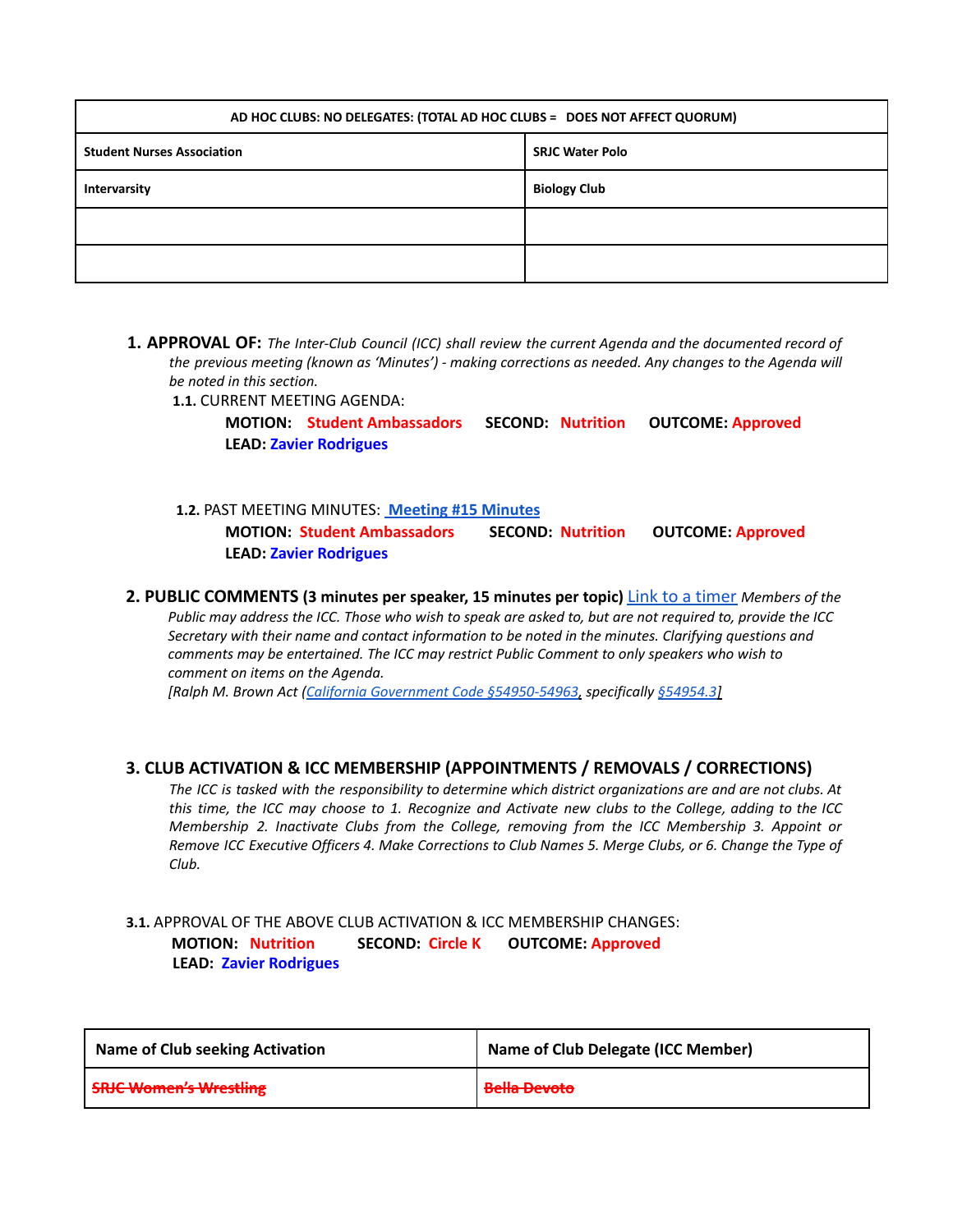| c                                                                        |                      |  |
|--------------------------------------------------------------------------|----------------------|--|
| Homeslessnesses & Housing Insecurity Resolution &<br><b>Support Club</b> | <b>Ludmilla Bade</b> |  |
| <b>Change Club Type</b>                                                  |                      |  |
|                                                                          |                      |  |
| <b>Club Removals</b>                                                     |                      |  |
|                                                                          |                      |  |
| Name of Current Club seeking Renaming of Club:                           | The Club's New Name  |  |
|                                                                          |                      |  |

# **4. New Business**

#### **5. REPORTS and Announcements**

*A section for reporting out petenent informational discussion, usually used to help club members have more details before voting on new business items in the next meeting's agenda. Also used for PRESENTATIONS, EVENT EVALUATIONS, and QUESTIONS.*

#### **5.1. CLUB REPORTS**

**WISE- fundraiser coming up April 1st and if you would like to have a booth please email Kerry [kerryjcsmith@gmail.com](mailto:kerryjcsmith@gmail.com)**

#### **Second Chance- Yoga event tomorrow**

**WINE- volunteer assignment this Saturday, will be downtown at 10am and help remove vines. Black History Month Panel on Feb. 28th 3-4pm**

Nutrition- march 27th they will have a fundraiser and hopefully will have a giveaway. If your club is **interested in participating reach out**

Circle K - Next meeting is Friday, March 4th at 7pm. Having a social hike in Spring Lake this sunday at **9am. Hoping to volunteer for a creek clean up march 6th and Arbor Day March 12th**

**5.2. ICC CHAIR REPORT**-**Zavier Rodrigues- Club Day for in person will most likely get approved for March 9th**

#### **5.3. ICC VICE CHAIR REPORT-N/A**